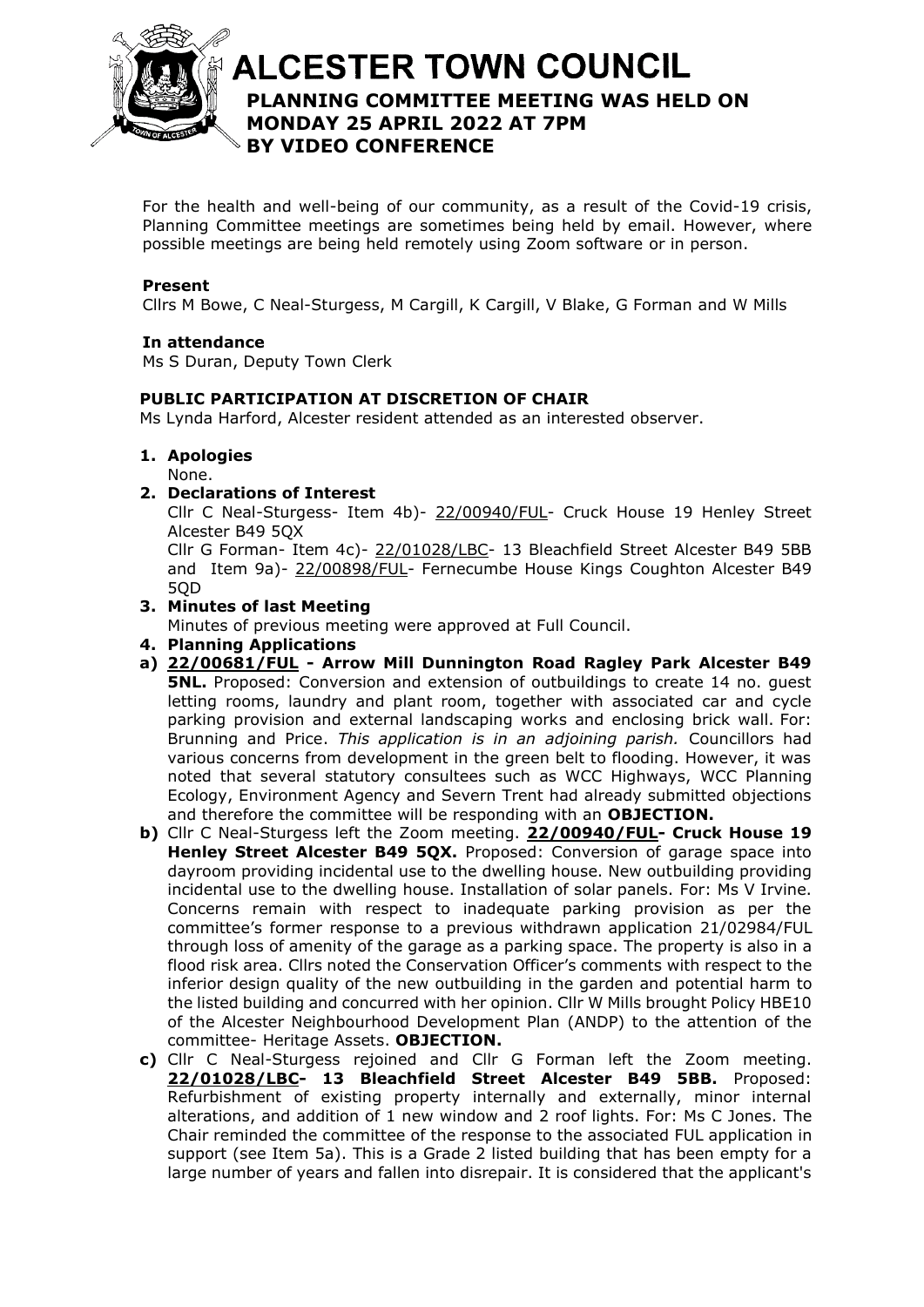proposals to return this property to residential use would be beneficial to this Grade 2 listed building and the immediate surrounding area. It was felt that No Substantial Harm would be associated with the proposed restoration. The Planning Committee is pleased to see the plans for a sympathetic restoration in bringing an empty dilapidated property back to a home. **SUPPORT.**

**d)** Cllr G Forman rejoined the Zoom meeting. **[22/01043/TREE-](https://apps.stratford.gov.uk/eplanning/AppDetail.aspx?appkey=R9UWWKPMG9L00) 1 Moorfield Road Alcester B49 5DA.** Proposed: -T1 ash - Cut to a stump. For: Mrs E Hempell. It was felt that whilst trees should be preserved where possible, this was a very large tree for the location.**NO OBJECTION** subject to the opinion of the Case Officer.

#### **5. Interim response by ATC by email meeting**

**a) [22/00903/FUL-](https://apps.stratford.gov.uk/eplanning/AppDetail.aspx?appkey=R98OWTPMI3I00) 13 Bleachfield Street Alcester B49 5BB.** Proposed: Refurbishment of existing property internally and externally, minor internal alterations, and addition of one new window and two roof lights. For: Ms C Jones. This is a Grade 2 listed building that has been empty for a large number of years and fallen into disrepair. It is considered that the applicant's proposals to return this property to residential use would be beneficial to this Grade 2 listed building and the immediate surrounding area. It was felt that No Substantial Harm would be associated with the proposed restoration. The Planning Committee is pleased to see the plans for a sympathetic restoration in bringing an empty dilapidated property back to a home. **SUPPORT**

#### **6. Notice of Decision by SDC**

- **a) [22/00274/FUL-](https://apps.stratford.gov.uk/eplanning/AppDetail.aspx?appkey=R6KS7FPMM6C00) 74 Newport Drive Alcester Warwickshire B49 5BJ.** Proposed: First floor extension over existing hall and games room to provide additional bedroom and bathroom. For: Mr & Mrs B Allard. **PERMISSION WITH CONDITIONS**
- **7. Proposition to Full Council** None.
- **8. Correspondence**
- **a)** South Warwickshire Local Plan Team- South Warwickshire Local Plan update-Invitation to councillors to attend one of two virtual briefing sessions on 27 April or 5 May 2022. The Chair and Committee Clerk will be attending the virtual session on 5 May 2022.
- **b)** SDC- SN/2202/479 Street Naming and Numbering CONSULTATION Garages South of Castle Road, Alcester. One street name required and name proposed by the developer is South Court. Approved.
- **9. Urgent Business at the discretion of the Chair**
- **a)** Cllr G Forman left the Zoom meeting and did not return. **[22/00898/FUL-](https://apps.stratford.gov.uk/eplanning/AppDetail.aspx?appkey=R9788LPMHRA00)Fernecumbe House Kings Coughton Alcester B49 5QD.** Proposed: Erection of 1 self-build dwelling and associated works. For: Mr A Gilmour. Comments due 16 May 2022. Case Officer: Amy Flute

The committee had only had a few hours to review this application, but the Chair felt it was an opportunity to explore some initial thoughts before formulating a later response to SDC by email meeting. Cllrs to submit further thoughts and recommendations to the Committee Clerk by Wednesday 4 May 2022. Discussions this evening centre around the type of land proposed for this development, overdevelopment, infill development, parking provision, access onto and exiting busy highway A435 and compliance with ANDP policy HBE1- Residential development within the Built Up Area Boundary. This policy makes reference to 'All areas outside the Built up Area boundary are classed as countryside. New housing in the countryside will only be supported in accordance with the criteria in paragraph 79 (in the updated NPPF that is now para 80) and policies AS.10 and CS.10 of the Core Strategy'. This section applies in this case.

The Committee Clerk is therefore to confirm with the Case officer the following:

Is a change of use application required for the land from agricultural to residential use? Confirm the developer's comment that the Case Officer has stated the